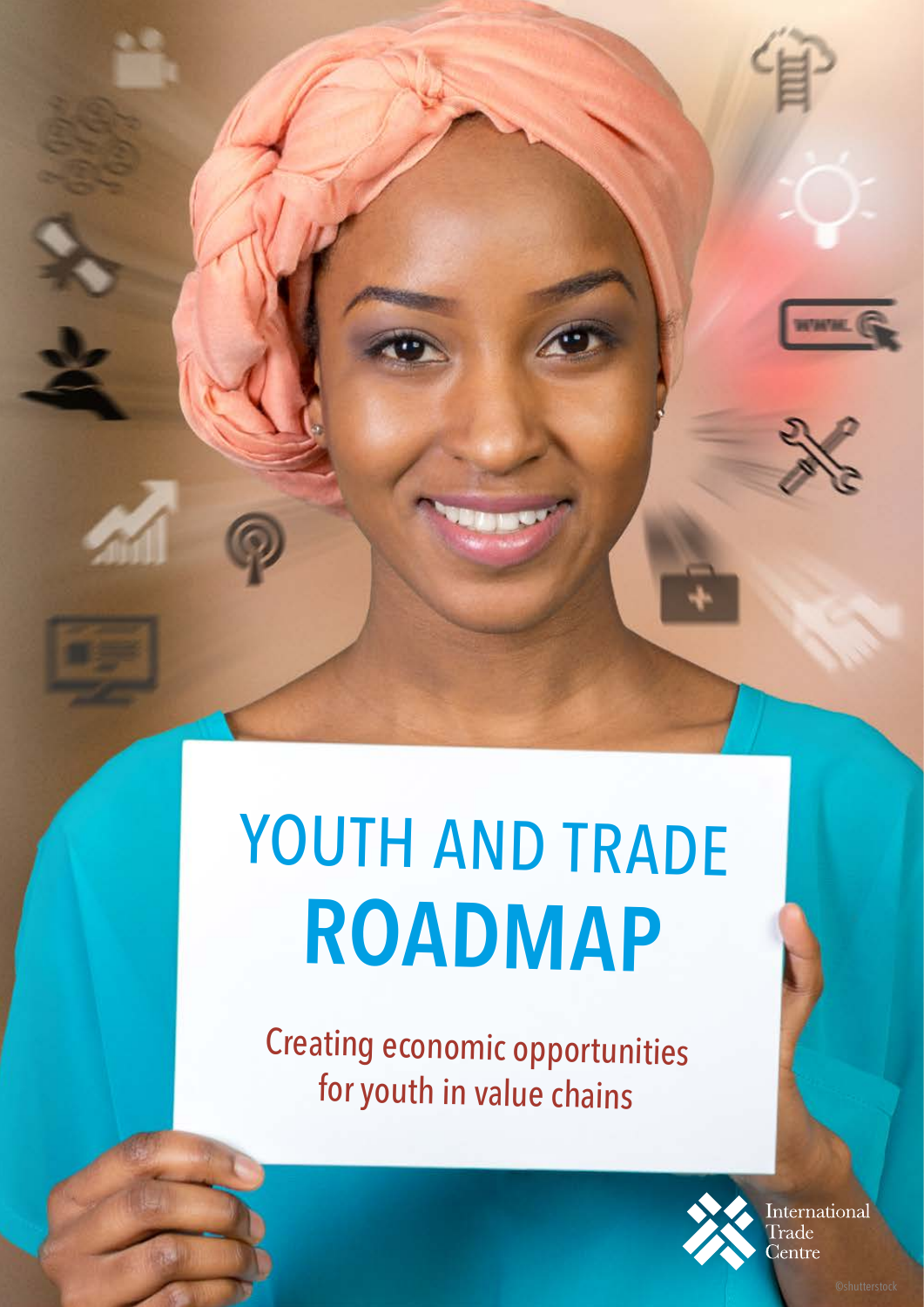

# **ITC YOUTH AND TRADE ROADMAP (YTR)**  INSPIRED BY YOUTH. NEEDED BY SOCIETY. LEVERAGED BY THE COUNTRY.

#### Growing potential

Youth provides a country with an innate economic potential. They represent a driving force and a national competitive asset in the pursuit of socio-economic growth.

Young people account for a significant share of working-age population worldwide. With an already prominent presence in certain regions, the global youth population continues to grow rapidly, driven in particular by demographic developments in Africa.

Young women and men are today's and tomorrow's workforce. It is thus crucial to seize the momentum by promoting a youthenabling economic environment, and consequently, ensure long-term payoffs for national competitiveness and development.

#### Challenging state

Yet, an increasing number of youth enter a labour market facing limited job opportunities. They experience high entry-level job requirements, along with a mismatch between their education and skills, and the needs of the labour market.

As a result, many young people end without a stable and decent job and income. Many turn to informal employment and are subjected to poor job conditions. Many look for better opportunities in other countries, thereby draining the country's potential to grow.

In this context, policy-makers face two major challenges, in terms of:

- creating new economic opportunities for youth in the country;
- attracting youth to sectors that have traditionally been economic drivers in the country.

*"Today's generation of young people, the largest the world has ever known, is growing up in an unpredictable world. On the one hand, there are enormous opportunities that if properly seized would bring about enormous transformation in their lives. On the other hand, there are challenges and risks, which if not properly addressed will diminish their potential."*

,,,,,,,,,,,,,

,,,,,,,,,,,,,,,,

*UN Secretary-General's Envoy on Youth*

#### Winning solution

ITC's Youth and Trade Roadmap (YTR) is a strategic blueprint that guides government, institutions and the private sector towards progressive youth economic integration. Grounded in comprehensive analyses and anchored in strong public-private dialogue, the YTR presents a clear vision and prioritises actions to achieve meaningful impact by way of home-grown economic opportunities for youth.

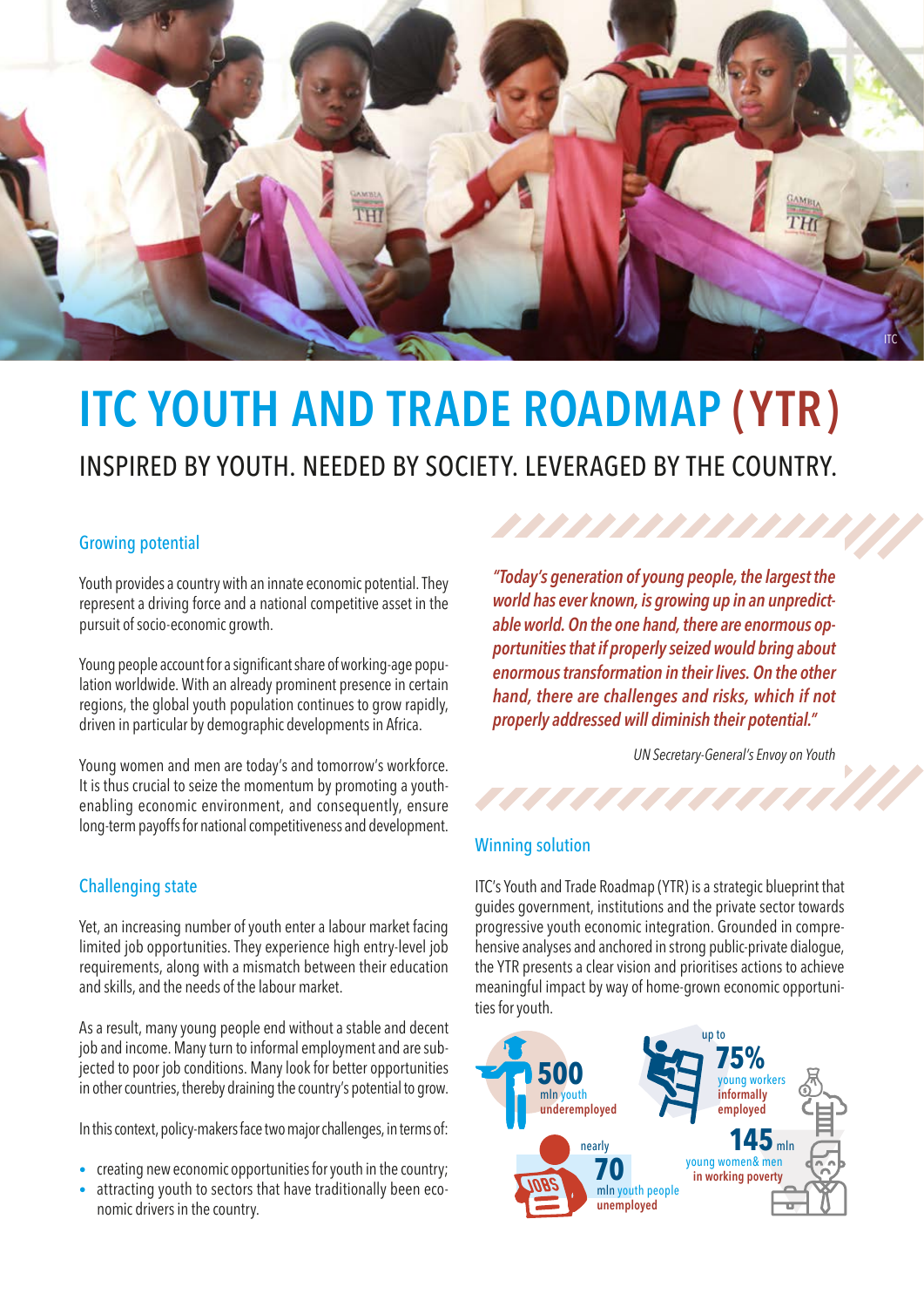# **YTR AT A GLANCE**

#### The YTR has three broad objectives:

- to attract youth in sectors and economic activities that leverage the country's comparative and competitive advantages;
- to stimulate diversification of production, value-addition and exports by providing a business environment that encourages youth entrepreneurship;
- to tackle market-oriented skills development so that young people receive the education and training to acquire the skills required by industry.

### The outputs include:

- a national-level strategic masterplan that lays the vision and defines youth-centred trade and competitiveness priorities;
- a set of sector-specific, value-chain led and market-oriented strategies.

Each contains a realistic Plan of Action designed to achieve improved entrepreneurship and employment opportunities for youth, aligned with the country's trade development objectives.

#### Comprehensive Analysis: from national level to specific nodes within value chains

The YTR examines regulatory, institutional and business contexts at both national and sector levels.

- An overall national-level analysis serves to assess key crosscutting aspects of youth economic integration, while orienting the roadmap, identifying constraints and opportunities, and defining priority sectors for domestic and export market development.
- Prioritisation takes into account a set of pre-agreed variables aligned to the development imperatives, economic viability and youth integration potential. In other words, priority sectors are the ones most likely to:
	- 1. Contribute to a development goal, such as poverty-reduction, employment generation, or regional inclusion;
	- 2. Promote the country's longer-term competitiveness potential in the domestic and in international markets;
	- 3. Engage youth and create entrepreneurship and employment possibilities at different nodes in value-chains.
- Synergies between priority sectors are exploited to trigger the virtuous cycles of cross-sector development and to stimulate the mutual strengthening of the sectors' competitiveness, growth, and economic opportunities for youth.

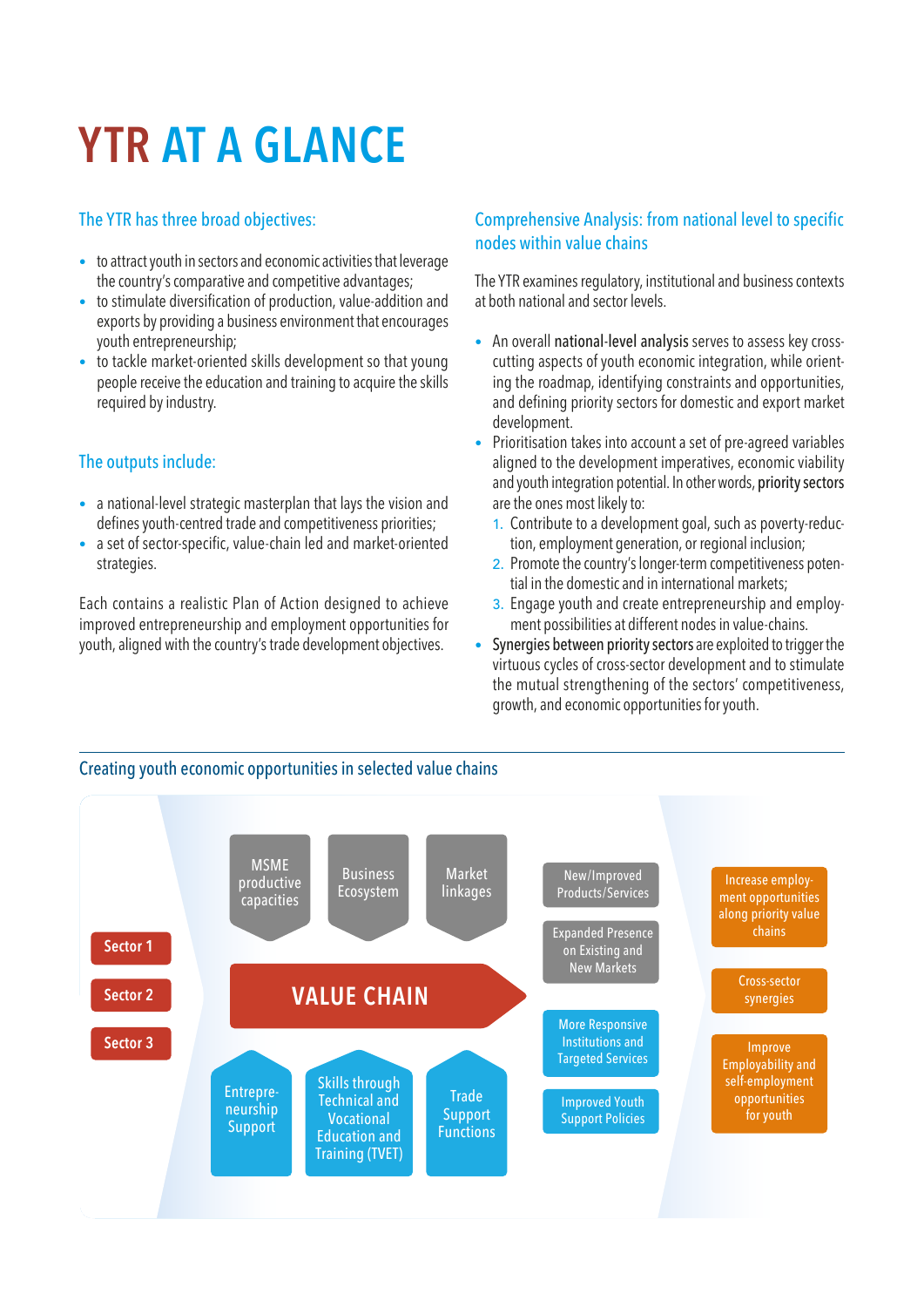

# **ACTION MECHANISM TO RECONCILE YOUTH AND TRADE**

The YTR, as any trade development strategy initiative, is geared towards reducing constraints and creating opportunities to stimulate trade growth and improve the ability of enterprises to Compete, Connect and Change. It takes into account a number of considerations with specific parameters to identify and address root causes of the most binding constraints. Those considerations are examined through the perspective of policy-makers, institutions and enterprises, and include:

- Building supply-side capacities
	- − Developing skills and entrepreneurship (business skills and competencies, technical and vocational training)
	- Capacity development (productivity, volume, quality and value-addition of enterprises)
	- Capacity diversification (development of new products, R&D, capital investment)
- Improving the quality of the business ecosystem
	- − Infrastructure and regulatory reforms (trade-related infrastructure, adequacy of regulatory environment, doing business efficiency)
	- − Trade procedures (administration and documentation requirements, streamlining of import and customs clearance procedures)
	- Quality of institutional support (coordination/ gaps and duplication of trade support network, competencies and responsiveness of institutions, trade finance, trade intelligence, trade development services)
- Facilitating the ability of enterprises to enter markets − Market access and policy reform (market-entry conditions, access to information on market requirements)
	- Trade support services (trade information services, trade promotion and marketing)
	- − National promotion and branding (national brand and image, investment promotion)

# SPECIFICITIES OF THE YTR

The YTR applies a youth lens to analyse key elements of trade development, with a view to improving the coherence and complementarity of policies at different levels; to strengthening institutional capacity for operationalizing established youth-centred programmes and plans; to reinforcing youth integration in trade and advocacy. In the YTR, an additional emphasis is placed upon

- Skills development and education;
- Employment and entrepreneurship.

#### Skills development and education: Reinforcing youth skills through vocational training and TVET strengthening

Skills mismatch is considered to be one of the biggest constraints to the growth of small and medium-sized enterprises (SMEs), resulting in a lack of employment opportunities. Aimed at providing knowledge and skills for employment, technical and vocational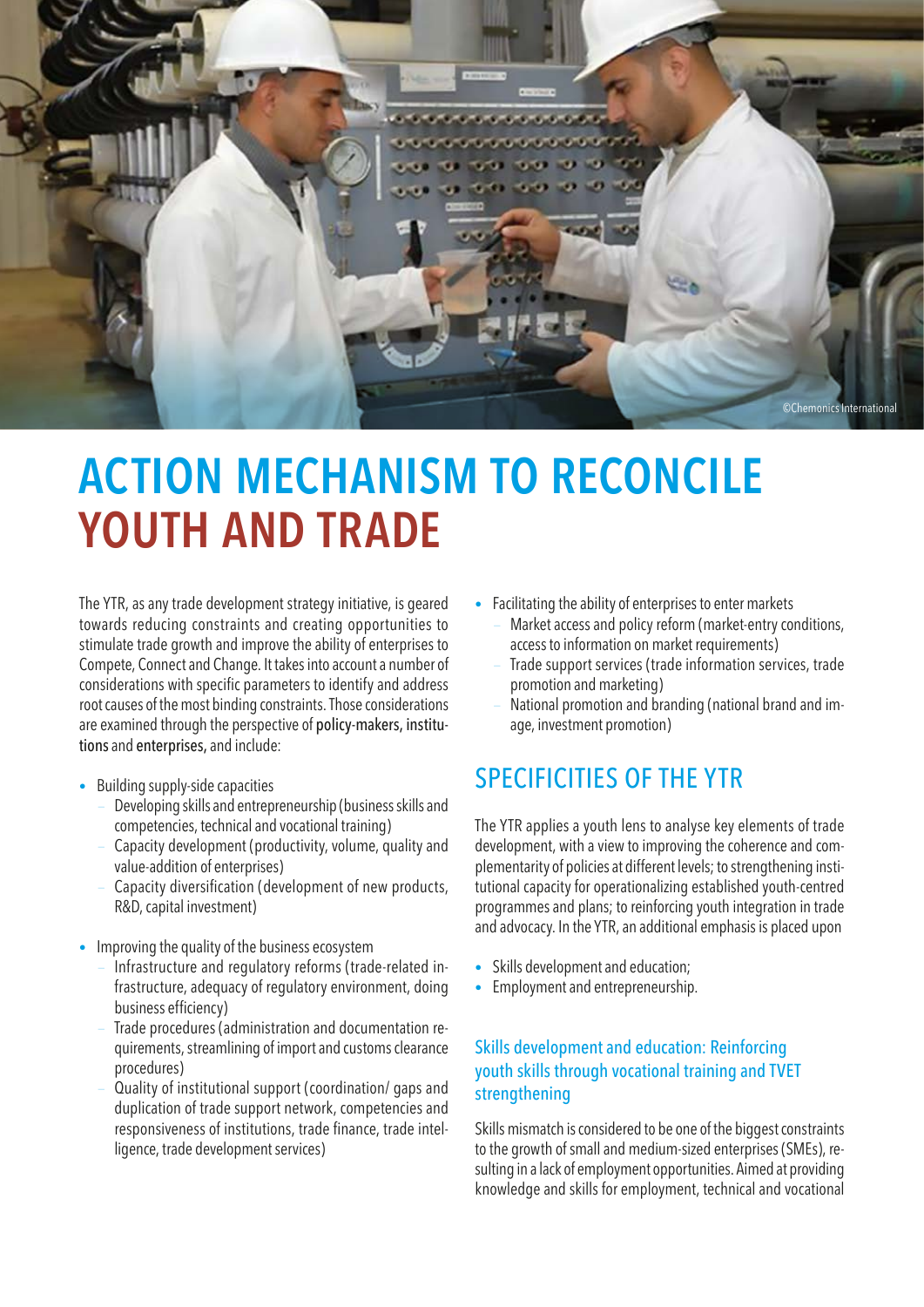

education and training (TVET) often suffers from weak links with the market. As a consequence, lack of competence, insufficient knowledge, and inadequate qualifications, particularly attributed to young people, affect the capacity of firms to change and remain competitive.

In response, the YTR guides the development of a demand-led TVET system to bridge the gap between the needs of the private sector and the existing labour offer of young jobseekers. YTR's targeted solutions are designed to ensure the relevance and accessibility of vocational and educational programmes, improving youth employability and self-employment prospects as well as fostering SME competitiveness in the longer term.

#### Employment and entrepreneurship: Facilitating job creation through youth-oriented business knowledge and support

The young generation needs to be equipped with a new mindset of business development and entrepreneurial skills to become their own engine for growth. Combined with a youth-enabling ecosystem, entrepreneurship can provide young people with a wide spectrum of self-employment opportunities and can accelerate the development of already established enterprises.

In this context, the YTR assists in enhancing entrepreneurial skills, setting up a business incubation system, and ensuring customized youth-specific business services. Targeted support, including business sensitization programmes, trainings, mentoring, and trade acceleration intend to build a solid foundation for the creation of youth-owned and led enterprises.

## **Youth Employment Forum:**

Shaping a Truly National Vision driven by the Youth

During the YTR's development process, ITC organizes a Youth Employment Forum bringing together multiple interest groups. A high-level event is a principal transition step from the analytical phase of the project to its design. The Forum is intended to serve as a communication platform to discuss preliminary assessment results, identify major constraints and opportunities on the way to youth economic integration, and set priorities and objectives for future actions.

With an extensive participation of policymakers, trade-relevant institutions, training institutions, sector associations and youth, the Forum does not only set the direction of youth and trade development, but also raises awareness and visibility of youth concerns at the country level.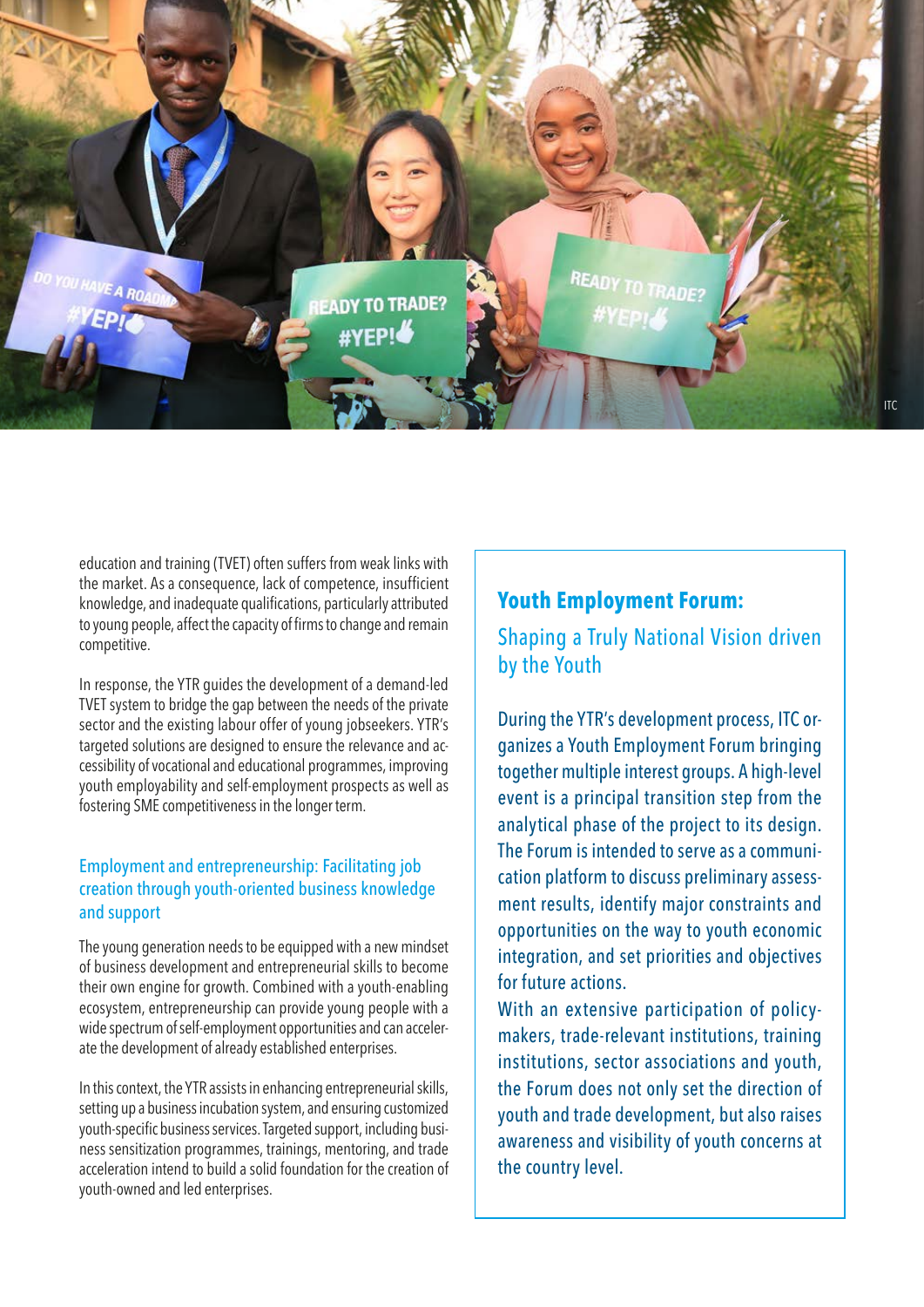

# **METHODOLOGY: THROUGH DETAILED ANALYSIS TO PRAGMATIC ACTION**

#### 1. UNDERSTANDING OF OVERALL TRADE COMPETITIVENESS OF A COUNTRY, YOUTH ASPIRATIONS AND TRADE OPPORTUNITIES

The overview of a general context that forms the setting for youth and trade development provides a solid base to critically assess country's capabilities and identify its comparative advantage.

- Diagnostics of overall economic performance with focus on international trade competitiveness
- Reviewing a current youth position along several dimensions: population and development, employment, and education
- Assessing of SME landscape and identification of major factors constraining SME competitiveness with the focus on skills gap assessment
- Identifying market opportunities

#### 2. ASSESSMENT OF THE ESTABLISHED YOUTH-FOCUSED POLICIES AND OPERATIONAL FRAMEWORK

A full examination of a country's policy framework related to youth aims to review priorities, actions and interventions planned or already in place.

• Mapping TVET and their effectiveness (institutions, governance, structure, quality, accessibility, relevance) to identify required adjustments

- Understanding youth-specific policy framework for skills development and entrepreneurship
- Assessing trade support network (policy, trade, business, civil society) and business incubation ecosystem that could be pivotal to integration of youth in the economy
- Defining youth-related business support services: special business support services, incentive programmes, and preferences

#### 3. ESTABLISHMENT OF A STRATEGIC ORIENTATION

A series of stakeholder consultations result in a clearly defined set of priorities serving as a reference point for further action. An extensive consultative process allows a smooth integration of the youth dimension into country's national and sector-specific trade strategies.

- Engaging policy-makers, trade and investment support institutions, private sector and civil society
- Generating national and sector visions on youth and trade, and setting up strategic objectives for medium- and long term development

#### 4. PRIORITIZATION OF SECTORS AND CROSS-SECTOR **ACTIVITIES**

Prioritization process places focus on those sectors that are considered to foster economic growth while also meeting youth aspirations. Sector specific analysis allows the definition of realistic targets, an effective allocation of limited resources, and the achievement of tangible results.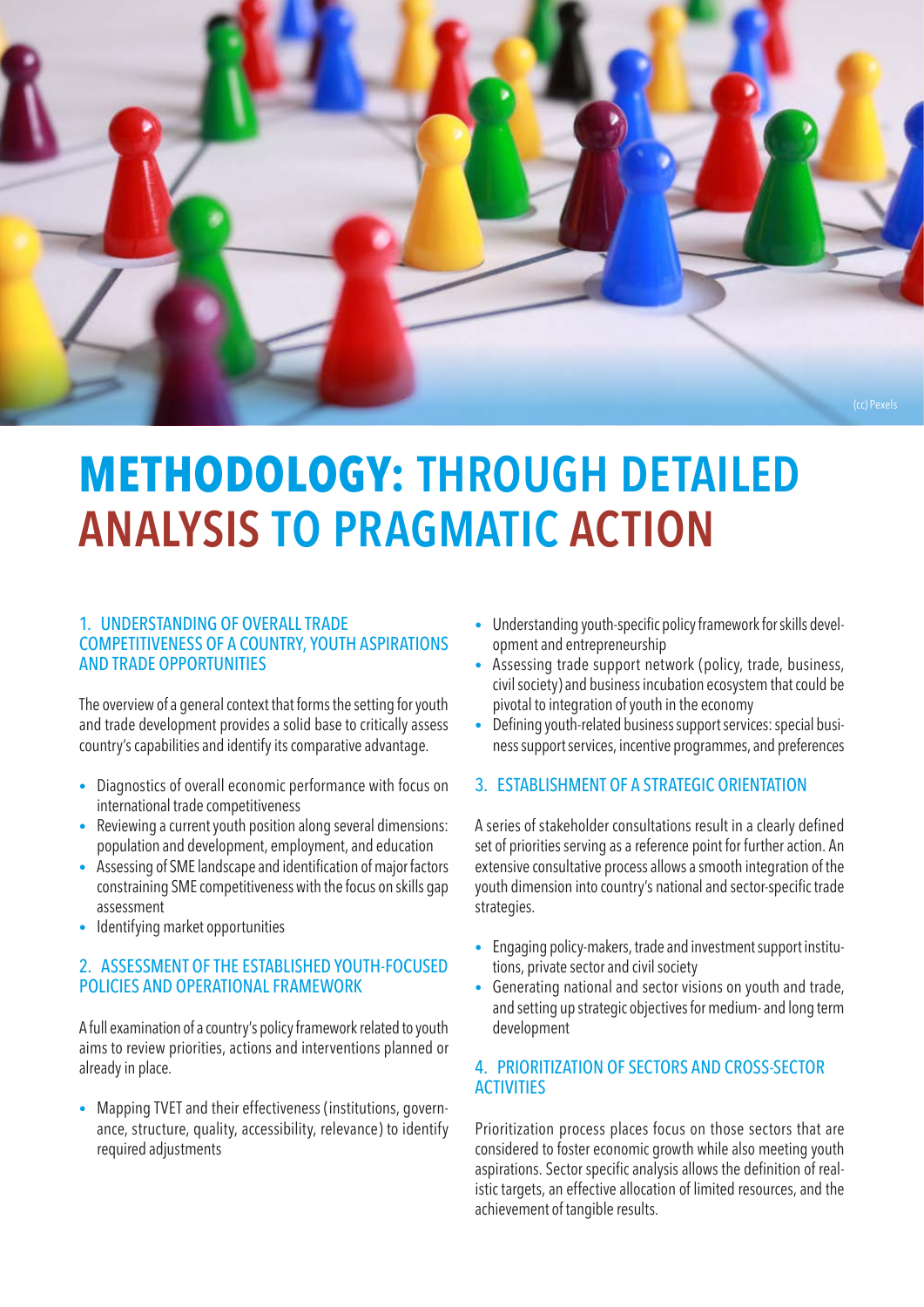- Selecting priority sectors and cross-sector activities on the basis of a country's development agenda, economic relevance, and youth orientation
- Analysing the skills required by a specific sector and a current offer at the labour market

#### 5. UP-SKILLING YOUTH FOR VALUE ACQUISITION, RETENTION, ADDITION, CREATION, DISTRIBUTION

For each sector, a future value-chain is developed after taking into consideration viable economic options.

- Identifying youth-relevant activities within sector value chains with its actors and flows of goods from pre-production to final markets
- Selecting value chains options for value acquisition, retention, addition, creation and distribution
- Elaborating skills development plan and recommendations to strengthen TVET capacities
- Establishing synergies between selected priority sectors and value chain activities

#### 6. PRIORITIZATION OF TRADE AND ENTREPRENEURSHIP SUPPORT SERVICES FOR THE NEEDS OF YOUTH

Youth-oriented trade support and business incubation are vital components of the business ecosystem. High-quality, targeted support can induce the increase of youth-owned and led enterprises.

- Revealing gaps between a current service offer of trade and investment support institutions (TISIs) and SMEs needs in prioritized sectors
- Matching provided support to the demand and, thus, facilitating the process of youth engagement into trade
- Ensuring access to finance, market support, provision of trading premises and worksites

#### 7. DEVELOPMENT OF A DELIBERATE SERIES OF ACTIONS

The strategic Plan of Action provides concrete impact measures to achieve national and sector objectives for the implementation of the roadmap. A master strategic roadmap and sector-specific strategies are completed with individual sets of actions.

- Transforming identified challenges and opportunities into a targeted series of actions
- Specifying potential leading and supporting institutions
- Developing realistic target indicators
- Setting definite, yet manageable timeframes

#### 8. ESTABLISHMENT OF IMPLEMENTATION MANAGEMENT SYSTEM AND STRUCTURES

Once the framework has been developed, consistent implementation plays a pivotal role. An extensive list of constraints, including lack of practical experience, insufficient technical knowledge, or inadequate allocation of resources, may keep governments away from turning plans into action, especially in developing countries.

- ITC facilitates the establishment of the YTR implementation management system comprising sector core teams.
- ITC technical assistance may continue at the implementation phase (depending on the level of interventions). It provides distant and on-site advisory support, capacity building, specialised tools, coordination guidance, project development, and facilitation of resource management.

The ultimate YTR's output is a highly-specific and prioritised Plan of Action to guide policy-makers, institutions (public and private) as well as enterprises in implementing the activities required to achieve the desired changes in a coordinated manner. The Plan of Action also includes a monitoring and measuring framework to evaluate progress against the intended results.

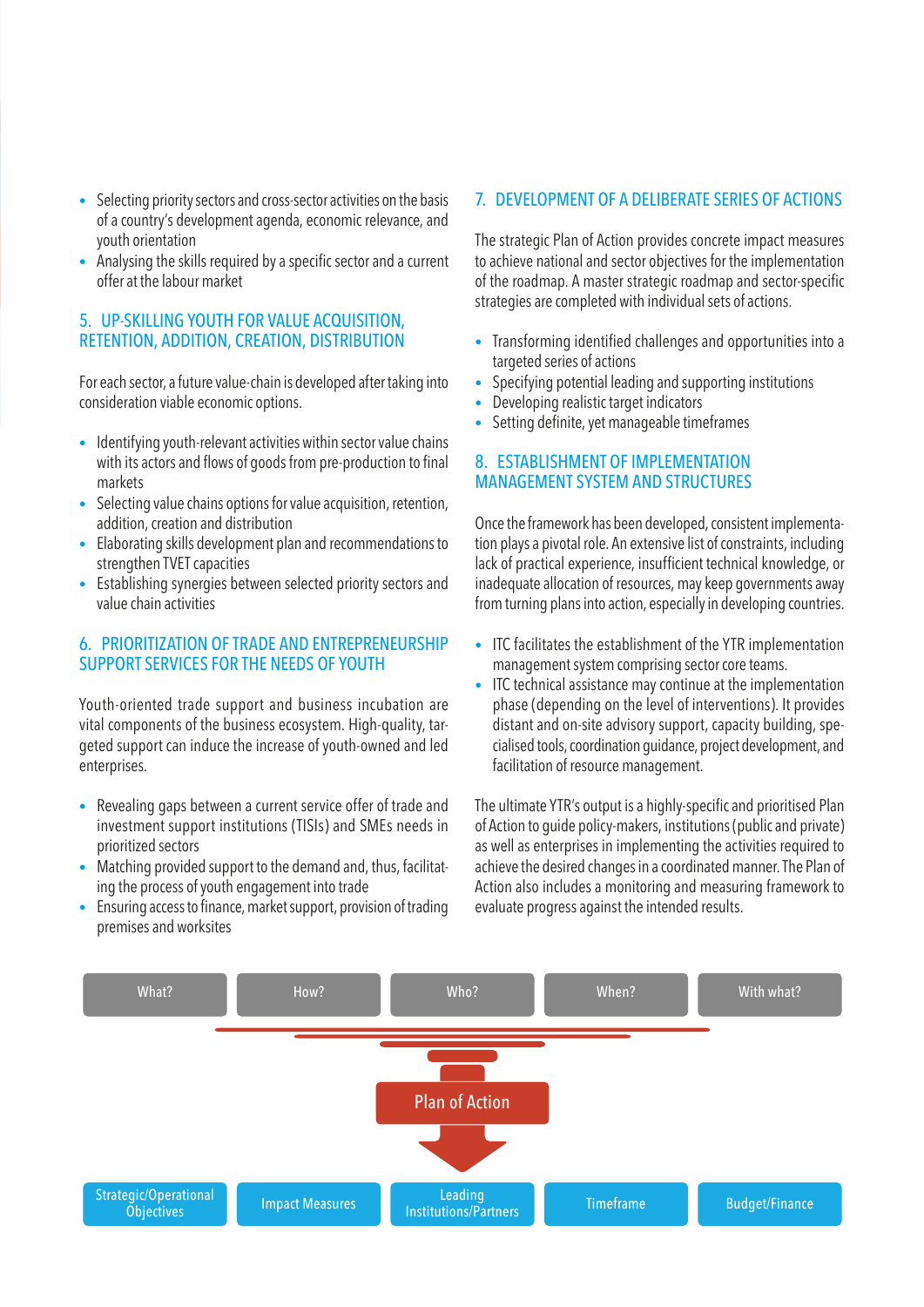

# **BENEFITS: TRADE IMPACT FOR YOUTH**

The YTR generates immediate deliverables with quick gains and long-term sustainable effects.

#### Immediate deliverables

- Thorough socio-economic analysis with a focus on youth
- Plan of Action, a series of concrete and realistic actions
- Established public-private communication platform, Youth Employment Forum, sector strategy teams
- Raised awareness and visibility of youth concerns at the country level

#### Sustainable effects

Enhanced policy framework more attuned to the needs and potential of youth: Policy makes trade and entrepreneurship possible. The youth dimension is coherently integrated into country's national and sector-specific policies to ensure that strategies and plans can be implemented and that limited resources can be allocated in an efficient and coordinated fashion.

Targeted support provided by TISIs, TVET and business incubators: TISIs effectively operationalize strategies and plans. Relevant institutions and business support organizations have a better understanding of the needs of youth and young entrepreneurs, and are equipped to upgrade services and facilities to meet those needs.

Increased competitiveness of enterprises: Ultimately, it is enterprises that do business. Skills gaps are bridged by a trained workforce with appropriate knowledge and experience. Enterprises improve their capacity to compete domestically and abroad, to connect to customers, businesses and institutions, and adapt to fast-changing markets.

Strengthened youth engagement and advocacy: The voice of young people is raised through better representation at policy, institutional and enterprise levels, engagement in high-profile public activities, participation in consultation processes, and other channels of experience/information sharing and dissemination. This leads to meaningful engagement and contribution of youth to the national economy.

#### Implementation

The YTR establishes an implementation management mechanism to deliver an effective application of the Plan of Action. In this process, sector strategy teams play a pivotal role:

- to ensure that the interests of sector stakeholders are represented in the policy alignment, planning and roadmap implementation;
- to act as a consultative and technical advisory body;
- to convey the aspiration and ideas of the youth in the design and implementation of the sector development strategies, both in the public and private sectors.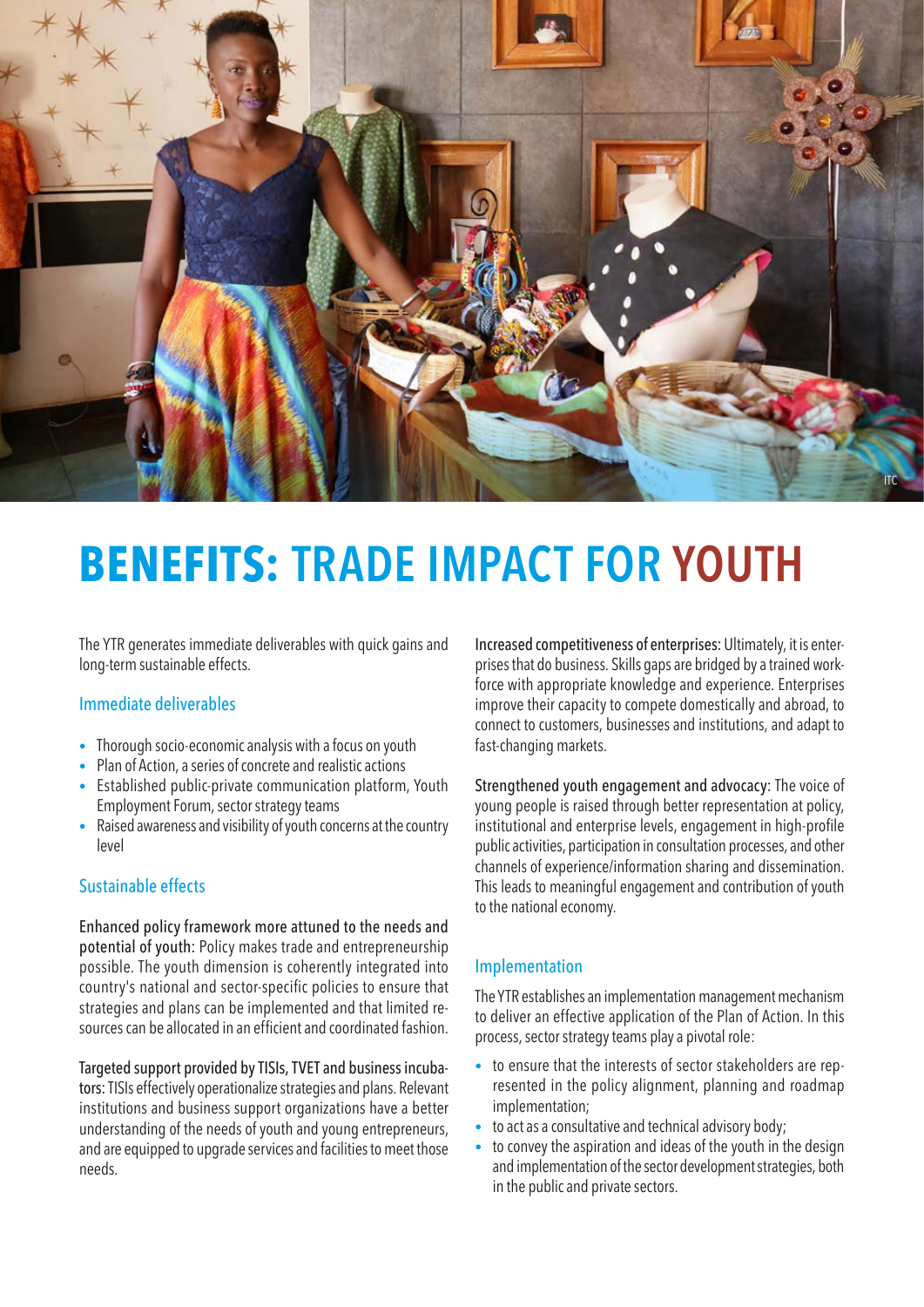

**SECTOR STRATEGY TEAM AS A CORE OF THE DESIGN AND IMPLEMENTATION MECHANISM**



#### **YOUTH AND TRADE ROADMAP PROCESS**

|                                                                       | Where are we now?                  |                |                         | Where do we want to go?                                                                                                    |                                                      | How do we get there?                                                                                                                            |                              |
|-----------------------------------------------------------------------|------------------------------------|----------------|-------------------------|----------------------------------------------------------------------------------------------------------------------------|------------------------------------------------------|-------------------------------------------------------------------------------------------------------------------------------------------------|------------------------------|
| Pre-ENGAGEMENT                                                        | <b>ANALYSIS and PRIORITIZATION</b> |                |                         | ROADMAP DESIGN                                                                                                             |                                                      | <b>SRATEGIC PLAN of ACTION</b><br><b>IMPLEMENTATION</b><br><b>MANAGEMENT</b>                                                                    |                              |
| <b>DESK RESEARCH</b>                                                  | <b>YOUTHLENS</b>                   |                |                         | <b>MULTIPLE STAKEHOLDERS</b>                                                                                               |                                                      |                                                                                                                                                 |                              |
| Review of existing Policies and<br><b>Strategies</b>                  | <b>SME Competitiveness</b>         |                | <b>PRIORITY SECTORS</b> | YOUTH<br><b>EMPLOYMENT</b><br><b>FORUM</b><br>Assessment<br>of Preliminary<br>Results and<br>Development of<br>Way Forward | Youth Sector Vision & Strategic<br><b>Objectives</b> | <b>Plan of Action</b><br>Skills Development<br>Entrepreneurship<br><b>Policy Enhancement</b><br><b>Market Connectivity</b><br><b>Mechanisms</b> |                              |
| Mapping of Trade Support Network                                      | <b>TVET Mapping</b>                | NATIONAL LEVEL |                         |                                                                                                                            | <b>Upskilling &amp; Value Options</b>                |                                                                                                                                                 | Value Chain Upgrading        |
| Establishment of a Steering<br>Committee and Sector Strategy<br>Teams | Market opportunities               |                |                         |                                                                                                                            | <b>Target Markets</b>                                |                                                                                                                                                 | Institutional Strengthening  |
|                                                                       | <b>Institutional Capacities</b>    |                |                         |                                                                                                                            | <b>Future Youth-Focused</b><br><b>Value Chains</b>   |                                                                                                                                                 | Institutional Implementation |
|                                                                       |                                    |                |                         |                                                                                                                            |                                                      |                                                                                                                                                 |                              |

#### ON-THE-GROUND SURVEYS, INTERVIEWS, STAKEHOLDER CONSULTATIONS

ITC Field Missions and Facilitation | ITC Distant Support, Guidance and Advice | Support by National Consultants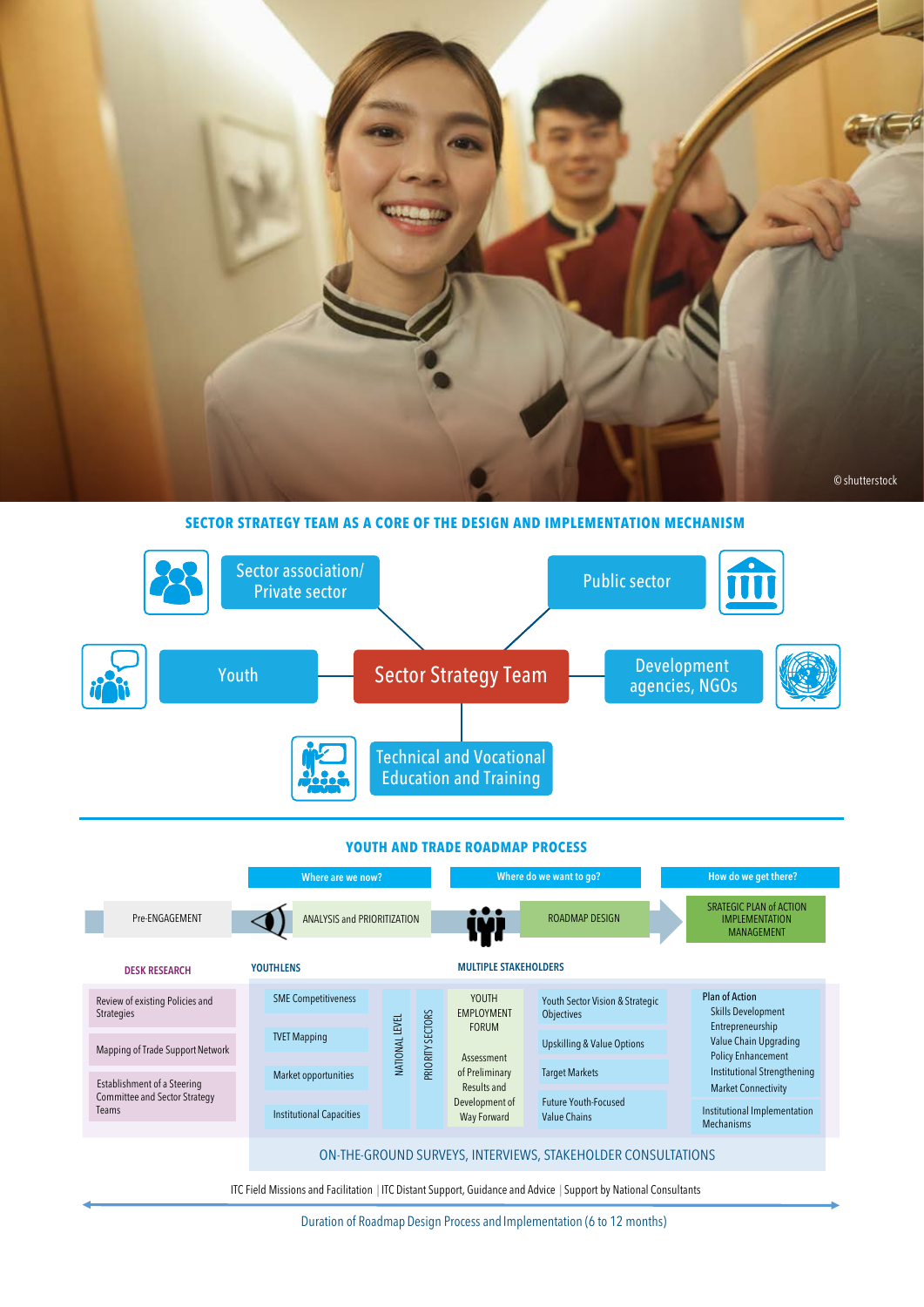

# **WHAT WE OFFER**

# TRADE AS A PATHWAY

The configuration "youth and trade" can bring mutual gains to both of its constituent parts. Young people, driven by innovative approaches, are able to tackle persistent economic and social challenges by bringing new skills, knowledge and ideas. Unleashing the potential of youth provides an impetus to economic sectors in the country to achieve new levels of competitiveness and reinvigorate international trade.

Simultaneously, engaging youth in trade and triggering youth entrepreneurship generate the quality jobs, conditions and decent income opportunites that young people everywhere are after.

Clearly, youth integration in trade does not just happen. It calls for immediate and deliberate action. Yet, embedding the youth dimension into country's development agenda requires decisions, actions and coordination on many fronts.

The YTR provides a strategic framework for such decisions, actions and coordination. Built upon ITC's in-house analytical tools and methodologies that are rooted in a highly participatory consultation process, the YTR delivers a picture of a country's overall trade performance together with detailed diagnostics of specific sectors and value chains. Identified constraints and opportunities are addressed through several strategic and operational dimensions. Comprehensive in scope and approach, the YTR results into the development of a series of targeted and pragmatic actions to leverage youth potential and increase trade competitiveness.

By assisting governments with the design and implementation of the roadmap, ITC makes contribution to:



SDG 4: to ensure inclusive and equitable quality education and promote lifeling learning opportunities for all



SDG 8: to promote sustained, inclusive and sustainable economic growth, full and productive employment and decent work for all

*"The Youth and Trade Roadmap will serve as a guiding compass for the government to bolster competitiveness and develop economic opportunities for the youth, in line with the Government's priorities".*

,,,,,,,,,,,,

7777777777

Arancha González, *Executive Director International Trade Centre (ITC)*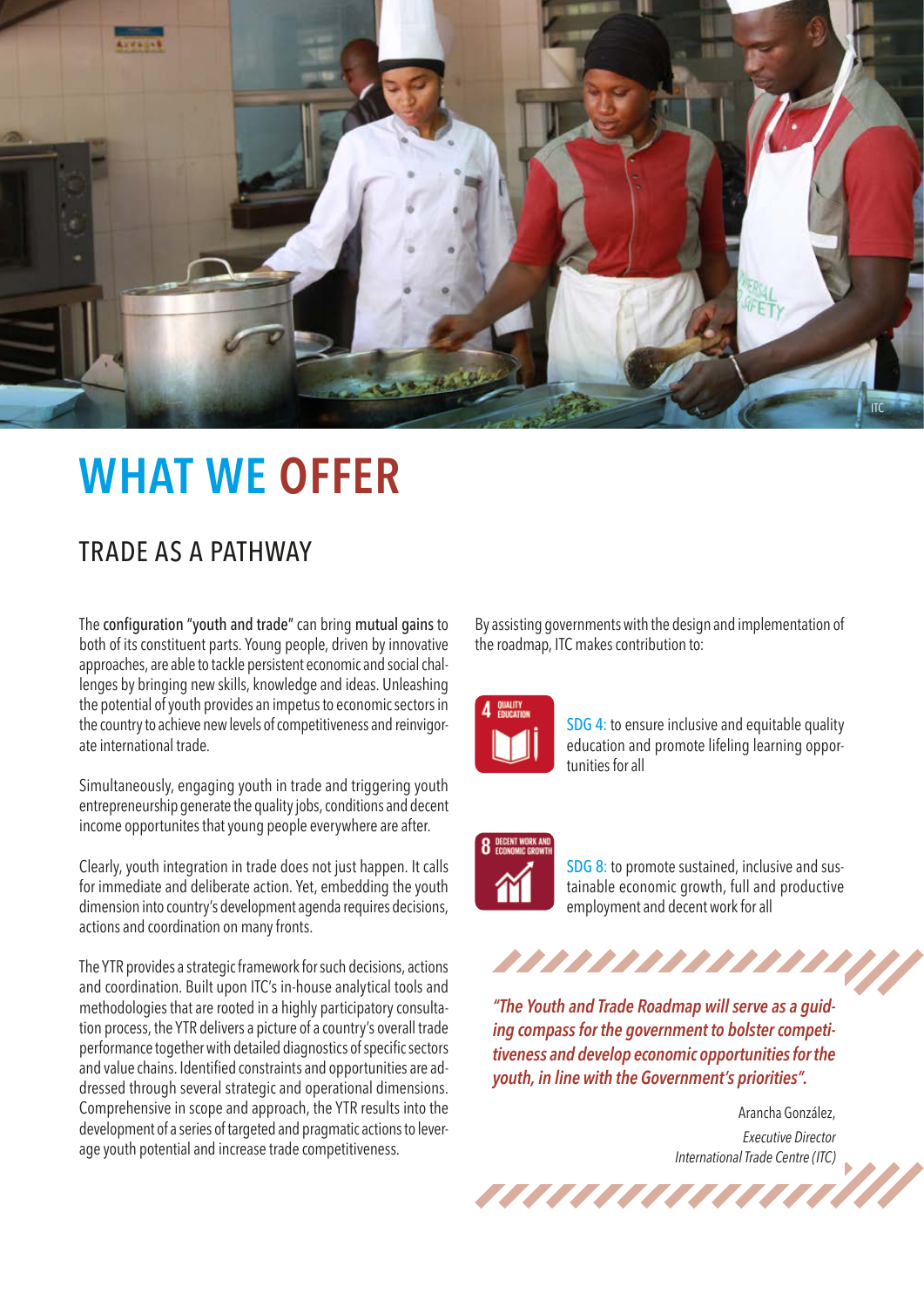# **APPROACH: MEANINGFUL IMPACT WITH NATIONAL OWNERSHIP**

### The YTR is built upon ITC's core principles of strategy design:

### Country-owned

Combining top-down and bottom-up decision making; involving those responsible for implementing, managing, and monitoring a strategy in its formulation; generating a truly national solution for the country, by the country

### Inclusive and consultative



Involving both public and private sector stakeholders, as well as representatives of civil society, ensuring extensive stakeholder consultations, surveys, interviews

Developing a vision, objectives and impact measures aligned with a country's broader development agenda, insuring policy

### Capacity-building oriented



Bringing relevant expertise, strengthening the capacity of countries to formulate, manage and implement strategies that are targeted and realistic

### Comprehensive in scope



Considering three competitiveness dimensions; supply-side capacities, the quality of the business environment, and demandside conditions at national and sector levels

## Specific and measurable



### Needs-based, market-led priorities

coherence and consistency at various levels

Builds on, and integrates national plans



Setting priorities and the levels of policy-makers, trade support institutions, and enterprises, building upon constraints and opportunities identified from both demand and supply sides of the market



Developing practical and pragmatic impact measures to achieve certain strategic and operational objectives; ensuring implementation with clearly articulated indicators

The YTR brings a YOUTH-CENTRED perspective of the above into the strategy development process in order to identify viable options for economic integration of young women and men